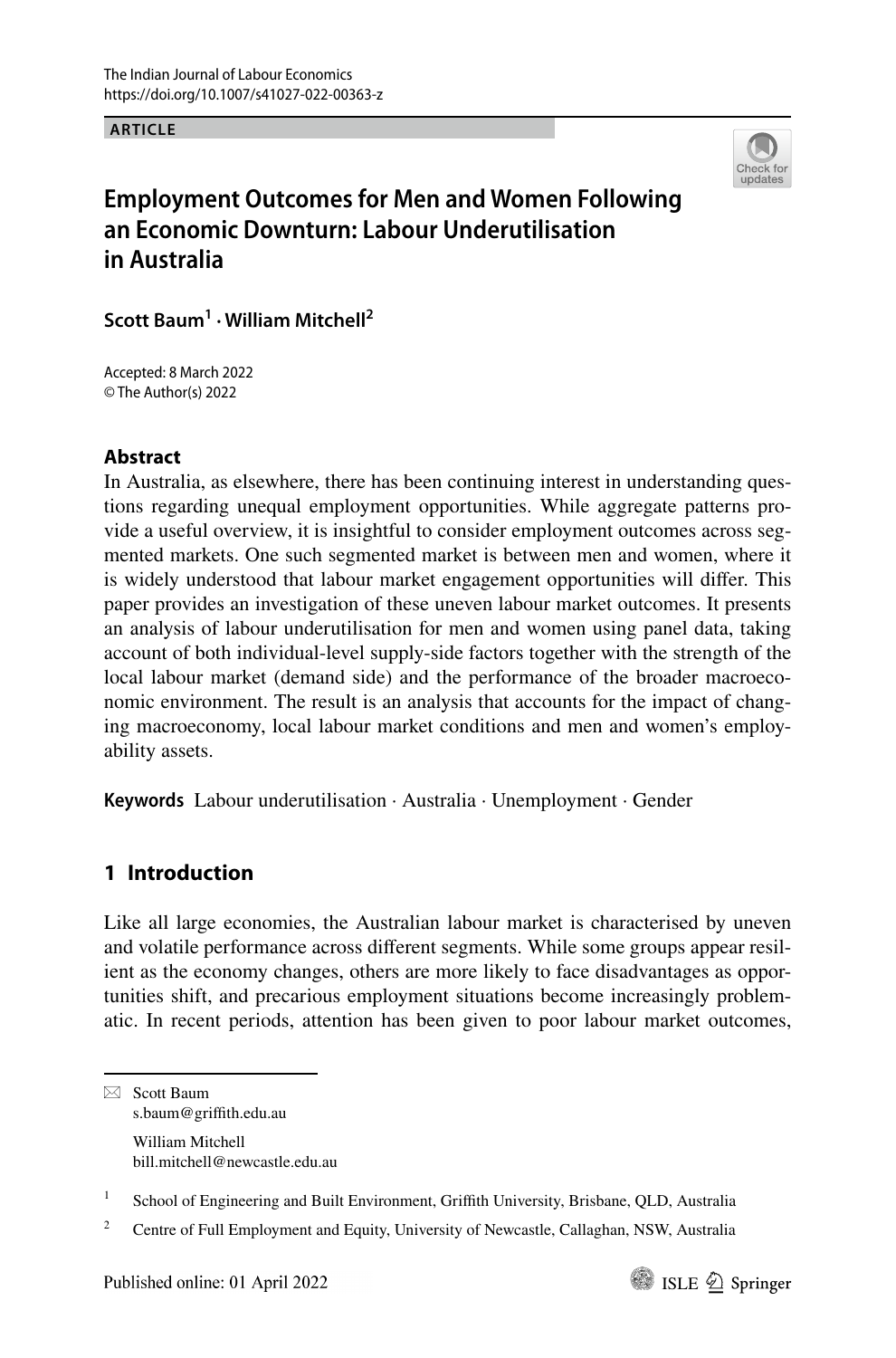including unemployment and other forms of underutilisation. Statistics are now routinely provided on labour underemployment and general underutilisation levels, and commensurately, greater academic and policy research have gone towards understanding these broader states of labour market disadvantage. Research questions have focused on exploring the drivers of diferent aspects of underutilisation, understanding how long-term patterns have shifted and considering the individual and aggregate consequences of underutilisation (Baum et al. [2008](#page-15-0); Campbell [2008;](#page-16-0) Mitchell and Carlson [2000](#page-16-1); Rodríguez Hernández [2018](#page-16-2)). As with the narrow concept of unemployment, it is generally understood that an efective evidence-based suite of policy interventions should be possible by understanding the nature of underutilisation.

Comparing the patterns of labour underutilisation for women and men is the focus of this paper. Its primary purpose is to consider the factors associated with underutilisation, including the characteristics of at-risk individuals and the features of the local labour markets, and the macroeconomy that individuals operate in. The analysis in the paper provides a unique opportunity to consider how these crosscutting factors have impacted labour market outcomes by utilising panel data regarding labour market outcomes for women and men and linking individual data to other broader factors at the macro-level. The data cover the years 2008–2015 and are taken from the Household, Income and Labour Dynamics Australia (HILDA) survey and are combined with regional labour market data obtained from the Australian Bureau of Statistics. This dataset allows the following questions to be addressed:

- 1. What was the efect of supply-side characteristics on the risk of an individual's labour being underutilised?
- 2. What was the efect of aggregate/spatial demand-side characteristics on the risk of an individual's labour being underutilised?
- 3. What was the efect of macroeconomic forces in the post-GFC period on an individual's underutilised labour?

### **1.1 The Extent of Labour Underutilisation in Australia**

The Australian Bureau of Statistics regularly provides data regarding the extent and scope of labour underutilisation within Australia. Taking the period of 2007/2008, when the Global Financial Crisis began to bite until the most recent period, a general worsening of labour market outcomes can be noted. While there was a sharp increase in all measures in the immediate period of the GFC, the consequences for both men and women have continued to deteriorate until 2019 and have yet to return to pre-GFC levels. This is despite an improvement in aggregate labour market fgures over the same time. Moreover, the post-GFC period has seen underemployment taking a larger share of the total underutilisation rate than had previously been the case. In terms of magnitudes, for women, the headline unemployment rate moved from 4.9% before the GFC to peak at 6.2% in June 2015, while underemployment moved from 8.2 to 10.7% over a similar period. The combined underutilisation rate moved from 13.0 per cent before the GFC to a high of 16.9 per cent at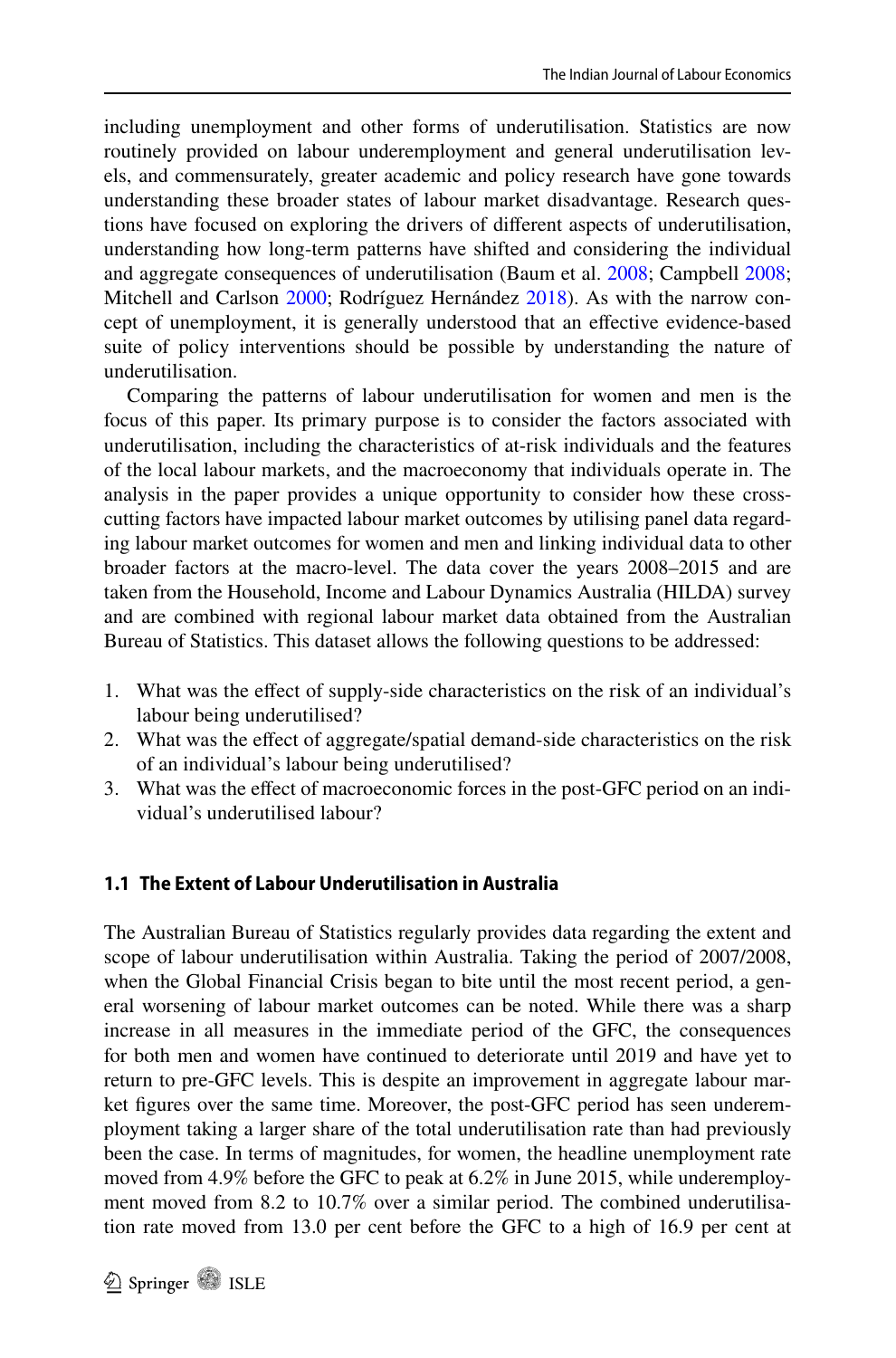

<span id="page-2-0"></span>**Fig. 1** Unemployment, Underemployment and Underutilisation Men and Women, Australia, 2007–2019 (trend data). Source: Australian Bureau of Statistics, Labour Force Australia, cat no. 6202.0

the end of 2014 before declining to the current (September 2019) level of 15.4 per cent (Fig. [1\)](#page-2-0). For men, the headline unemployment rate moved from 4.0% before the GFC to peak at 6.3% in June 2015, while underemployment moved from 4.7 to 6.9% over a similar period. The combined underutilisation rate moved from 8.9 per cent before the GFC to a high of 12.4 per cent at the end of 2014 before declining to the current (September 2019) level of 12.2 per cent (Fig. [1\)](#page-2-0). If hidden unemployment (those who are unemployed, not actively looking for work, but who would take a job) is added to these fgures, conservative estimates might add an extra 5 per cent to the total underemployment rate suggesting a much more severe issue.

Reflecting the official statistics, empirical research based on survey data has often shown that women are more likely to fnd themselves underemployed or marginally attached to the labour force than men when a range of socio-demographic characteristics is controlled for. In contrast, men were more likely to face unemployment. Such diferences clearly illustrate the gendered nature of segmented labour markets (Baum et al. [2008](#page-15-0)) and suggest that in contrast to some arguments (Flinn and Heckman [1983](#page-16-3)) for men and women, the diferent states of underutilisation are quite distinct.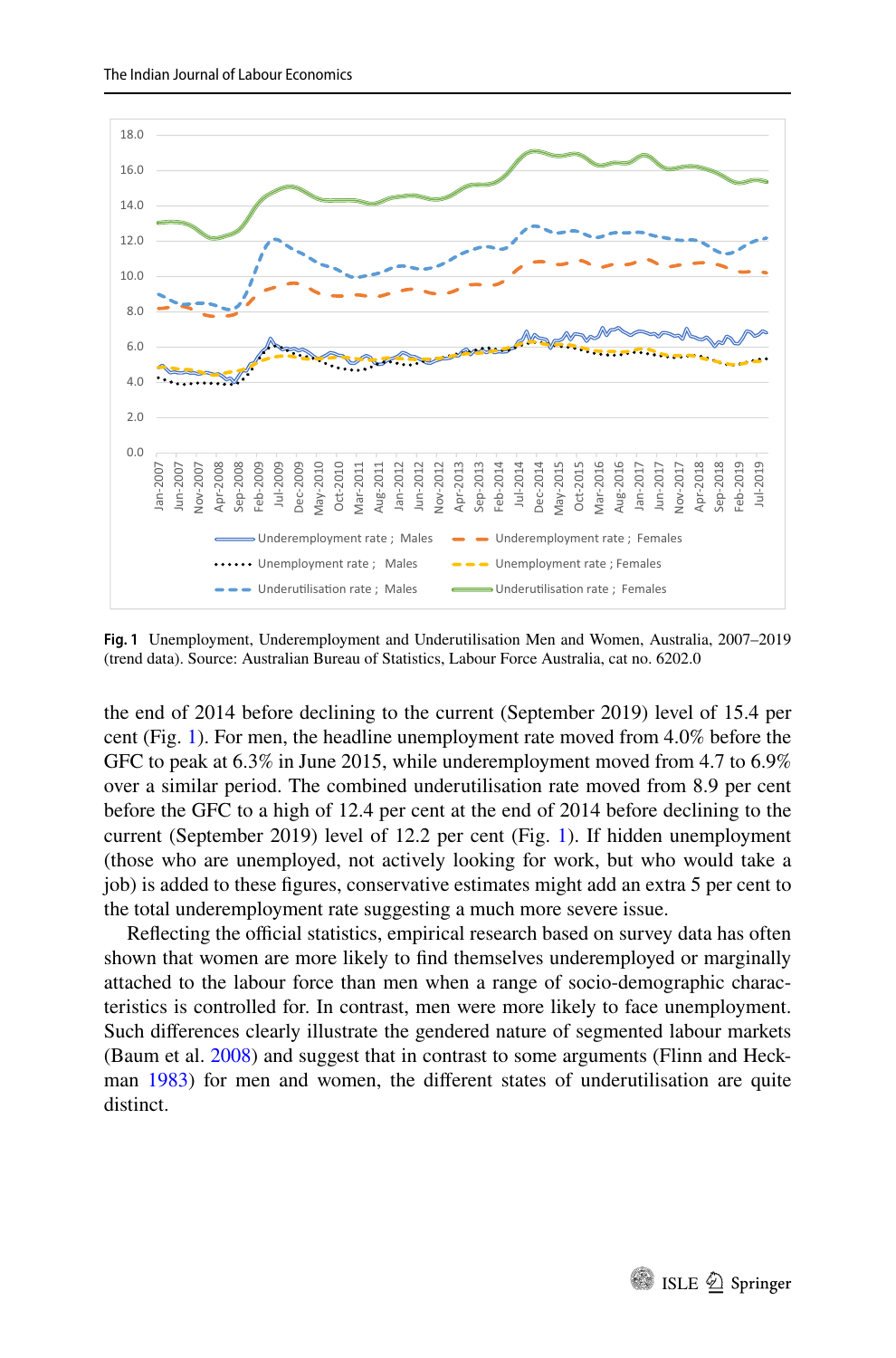#### **1.2 Determinants of Underutilisation**

Given the distinct states of underutilisation experienced by males and females, it is useful, as this paper does, to consider how the determinants in labour market engagement might difer within gender-segmented outcomes. While conceptual frameworks difer, researchers have increasingly utilised a broad employability framework (Baum et al. [2008](#page-15-0); Baum and Mitchell [2010b;](#page-15-1) Doran and Fingleton [2016](#page-16-4), [2018;](#page-16-5) Wilkins [2006](#page-16-6)) that employs aspects of both labour supply and labour demand. This broad framework provides an understanding of a person's ability to transition into and within labour markets and to realise their potential via accessible employment opportunities. For particular individuals, employability might depend on their skills level or the way that their personal characteristics are presented. Employability may also be associated with the broader social context within which employment is sought as well as the broader economic context (Department of Higher and Further Education [2002\)](#page-16-7). These supply and demand (employability) characteristics include a person's formal education, their health status, profciency in English, the employment history of their family, their social networks and external factors such as the strength of the labour market they operate in and the condition of the broader macroeconomy (McQuaid and Lindsay [2005\)](#page-16-8).

In many cases, the existing research has identifed that particular labour supply and demand characteristics such as education or age tend to have similar impacts regardless of gender. The Australian work by Baum and Mitchell [\(2010a\)](#page-15-2) using a single wave of the Household Income and Labour Dynamics Australia (HILDA) survey identifed that factors including age, ethnic background, English profciency, family employment history and the presence of critical social networks were signifcant explanatory variables for both males and females when comparing the risk of unemployment and marginal attachment relative to being fully employed. Similar fndings for the Australian context are also reported in the research by Wilkins [\(2006](#page-16-6)).

In a similar vein, the more recent work by Rodríguez Hernández [\(2021](#page-16-9)) on underutilisation in Spain during the Global Financial Crisis identifed that at the end of the economic crisis, factors such as age, education level and living with elderly parents or parents-in-law were signifcant in explaining the employment outcomes for both men and women. The authors also found that the strength of the local labour market was also important for both males and females, with those living in poorer performing regions being more likely to be disadvantaged in terms of employment.

Focusing only on the rise of involuntary part-time work (underutilisation), the early research by Leppel and Clain [\(1988](#page-16-10)) found very little by way of diferences in the drivers of involuntary part-time employment in their sample of males and females in the USA. In particular, they found that regardless of gender, economic slowdowns and service sector employment growth were signifcant factors in increasing the level of involuntary part-time work. In contrast, declining proportions of young children and a rising skill level of the employed had the opposite efect. The research by (Van Ham et al. [2001](#page-16-11)) also suggested that there may be only minor diferences in factors contributing to the likelihood of labour market outcomes for males and females.

**2** Springer **1** ISLE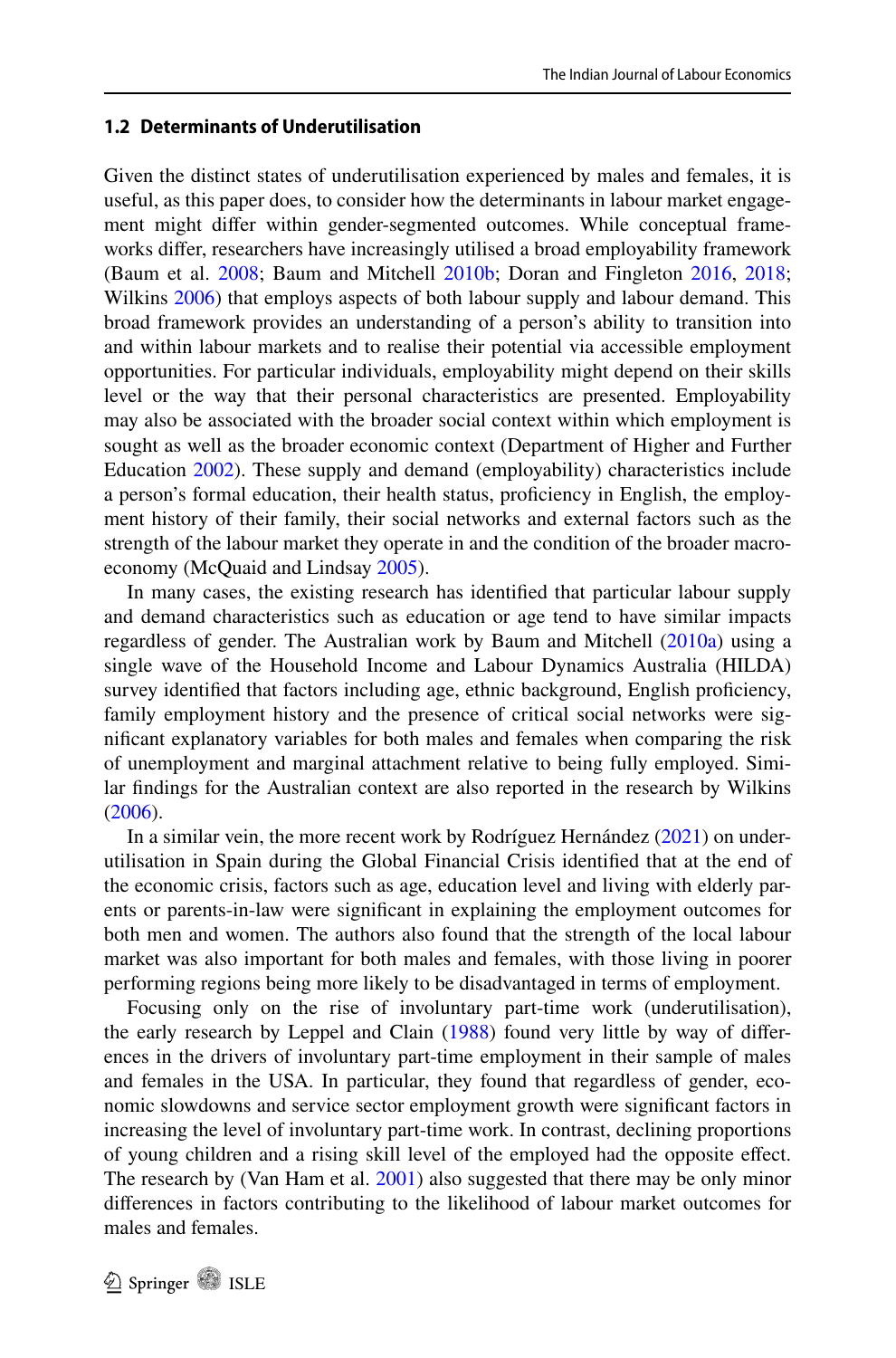Many of the labour supply and demand factors identifed by researchers suggest little or no bias along gender lines. However, moving beyond these fndings, there has also been analysis that has identifed signifcant gender-specifc efects, although often with no clear direction of the association. The circumstances where diferences in gender outcomes are often considered associated with the types of occupation or industry an individual is employed in or the gendered stereotypes associated with the need to provide child care or similar caring functions. It is also argued that in line with potential diferences in industry or occupational characteristics, males and females are impacted diferently during economic downturns. This may also be an essential labour demand aspect accounting for diferential outcomes.

The Australian work by Baum and Mitchell [\(2010a](#page-15-2)) referred to above found that males tended to be impacted by the strength of local employment opportunities, which may have a particular industry or occupation characteristic, especially in terms of them being unemployed, while for females labour underutilisation (marginal labour market attachment) tended to be associated with a need or desire to provide childcare. This fnding that the presence of children was associated with a reduced likelihood of women being adequately employed was also highlighted by Kjeldstad and Nymoen [\(2012\)](#page-16-12) in their study of the Norwegian labour market. In their analysis, the authors found that the likelihood that a female would be underemployed rose as the age of children increased. The fnding that the presence of children was associated with an increased probability of marginal attachment to the labour force by women is contested by the conclusions of others who argue that the presence of children does not necessarily result in increases in the likelihood of underemployment (Cam [2014](#page-15-3); Rodríguez Hernández [2021](#page-16-9); Wilkins [2006](#page-16-6)). For the Spanish sample utilised by Rodríguez Hernández [\(2021\)](#page-16-9), the authors fnd that the presence of younger aged children reduces the likelihood that women would fnd themselves underemployed or a male would be unemployed. The Australian research by Wilkins [\(2006\)](#page-16-6) also shows contested outcomes regarding the association between child care responsibilities and labour underutilisation. The diference between this analysis and other Australian work is explained by diferences in samples and measurement of variables.

Over and above the issue of childcare, research has also pointed to the impact that industry or occupation characteristics can have on gendered labour market outcomes. Here the problem is associated with the likelihood that some industry sectors or occupations are more likely to be related to part-time work and therefore more likely to be associated with underutilisation. The recent Spanish work by Acosta-Ballesteros, Osorno-del Rosal, and Rodríguez-Rodríguez [\(2021](#page-15-4)) illustrates this point, suggesting that being employed in female-dominated occupations and industries results in a higher likelihood of underemployment than in male-dominated ones. Similar arguments are made about the impact of economic downturns on the labour market outcomes of men and women. Researchers note that in some circumstances, male-dominated occupations have tended to be hardest hit by downturns resulting in males being more likely to fnd themselves unemployed or marginally attached to the labour market. For example, Hoynes et al. ([2012\)](#page-16-13), considering employment outcomes across several recessionary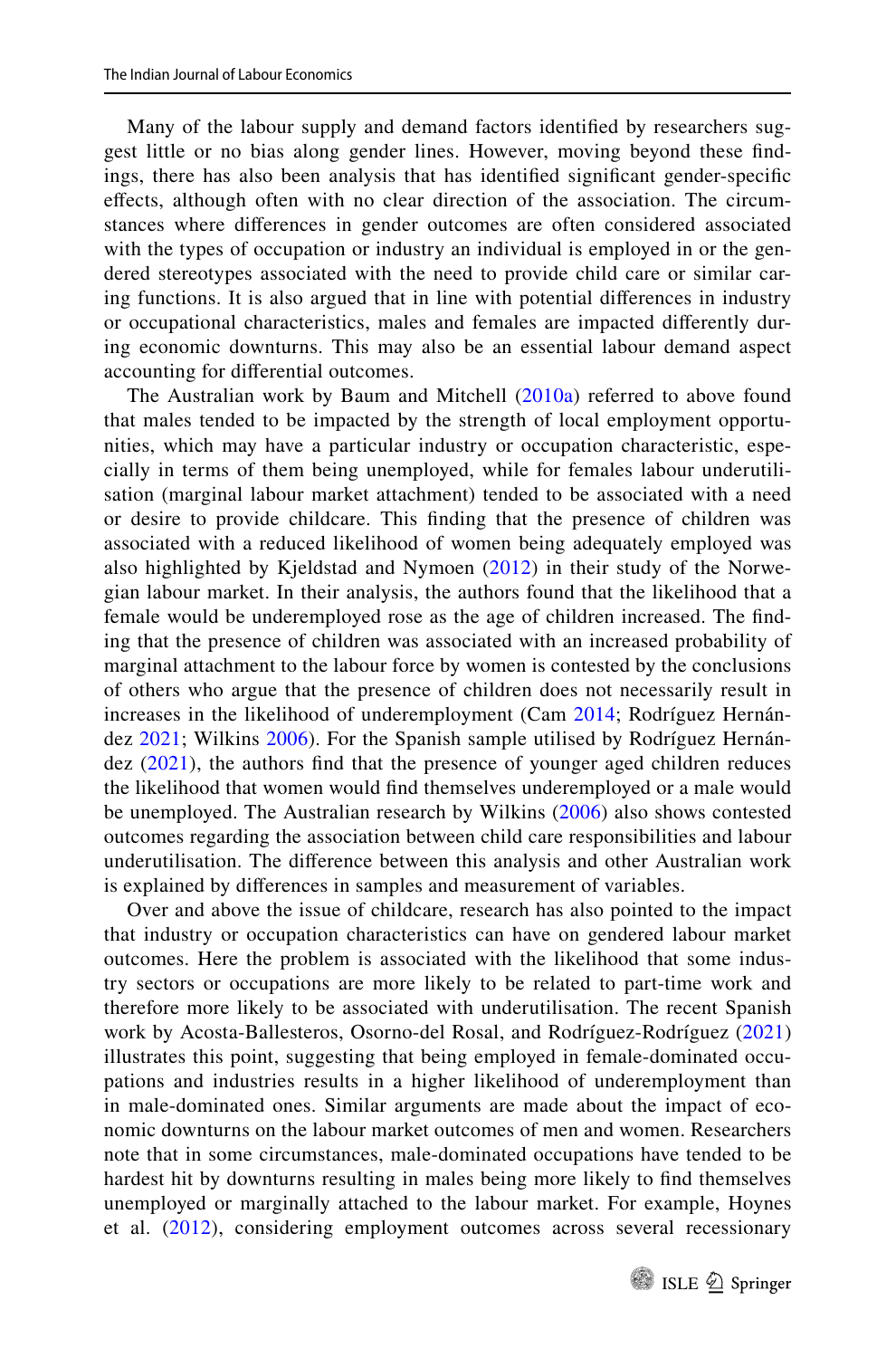periods, found that men experienced more cyclical labour market outcomes when compared to women; an outcome they argue is the result of men being employed in more highly cyclical industries including construction and manufacturing. Similar fndings have been discussed in Elsby, Hobijn, and Sahin ([2010\)](#page-16-14) and (Albanesi and Şahin [2018\)](#page-15-5).

### **2 Data and Methods**

#### **2.1 Data**

This paper aims to model individual labour market outcomes as a function of a range of individual-level socioeconomic and demographic variables, a temporal dimension and a local labour market performance measure. To carry out such an analysis, data from two primary sources are utilised: (1) individual-level longitudinal panel data from the Household, Income and Labour Dynamics in Australia (HILDA) Survey, managed by the Melbourne Institute of Applied Economic and Social Research (Wilkins, Vera-Toscano, Botha and Dahmann [2021\)](#page-16-15); and (b) aggregate-level local labour market data from Small Area Labour Markets data, published by the Australian Commonwealth Department of Employment (Australian Government [2021\)](#page-15-6) and aggregated into Functional Economic Regions.

The individual-level data from the HILDA survey follows a large cohort of Australians across consecutive years, gathering responses on various economic, social and labour/employment questions. The HILDA Survey began in 2000–2001 (Wave 1) and has produced 16 consecutive output waves, with a high participant retention rate. This paper uses waves 8 to 15 (2008–2015) data.

The Small Area Labour Markets data consist of regional labour force estimates of unemployment for approximately 2200 Australian Bureau of Statistics Statistical Area 2 (SA2s) every quarter (Australian Government [2021\)](#page-15-6). As the purpose of using the labour force estimates is to account for the impact of local labour markets on individuals' employment outcomes, the SA2-level data were aggregated into a form representing local labour market regions. We defne an individual's local labour market as the functional region they live in using the Centre of Full employment and Equity's Functional Economic Regions (CFERs) (Stimson et al. [2016\)](#page-16-16). These regions, which cover the whole of Australia, are designed explicitly as labour markets, informed by the commuting patterns of workers throughout the country. The areas are unencumbered by administrative or political requirements and have been shown to produce better measures of labour market statistics. This is important as we use the region's unemployment rate to measure a region's infuence on an individual's labour force outcomes. As the CFERs are made up of aggregations of Statistical Area 2 s (SA2s), a region's unemployment rate is determined by the unemployment and labour force numbers of its constituent SA2s, as provided in the Small Area Labour Markets publication and aggregated up to the constituent CFER. Local labour market data were calculated to match each wave (year) of the HILDA data.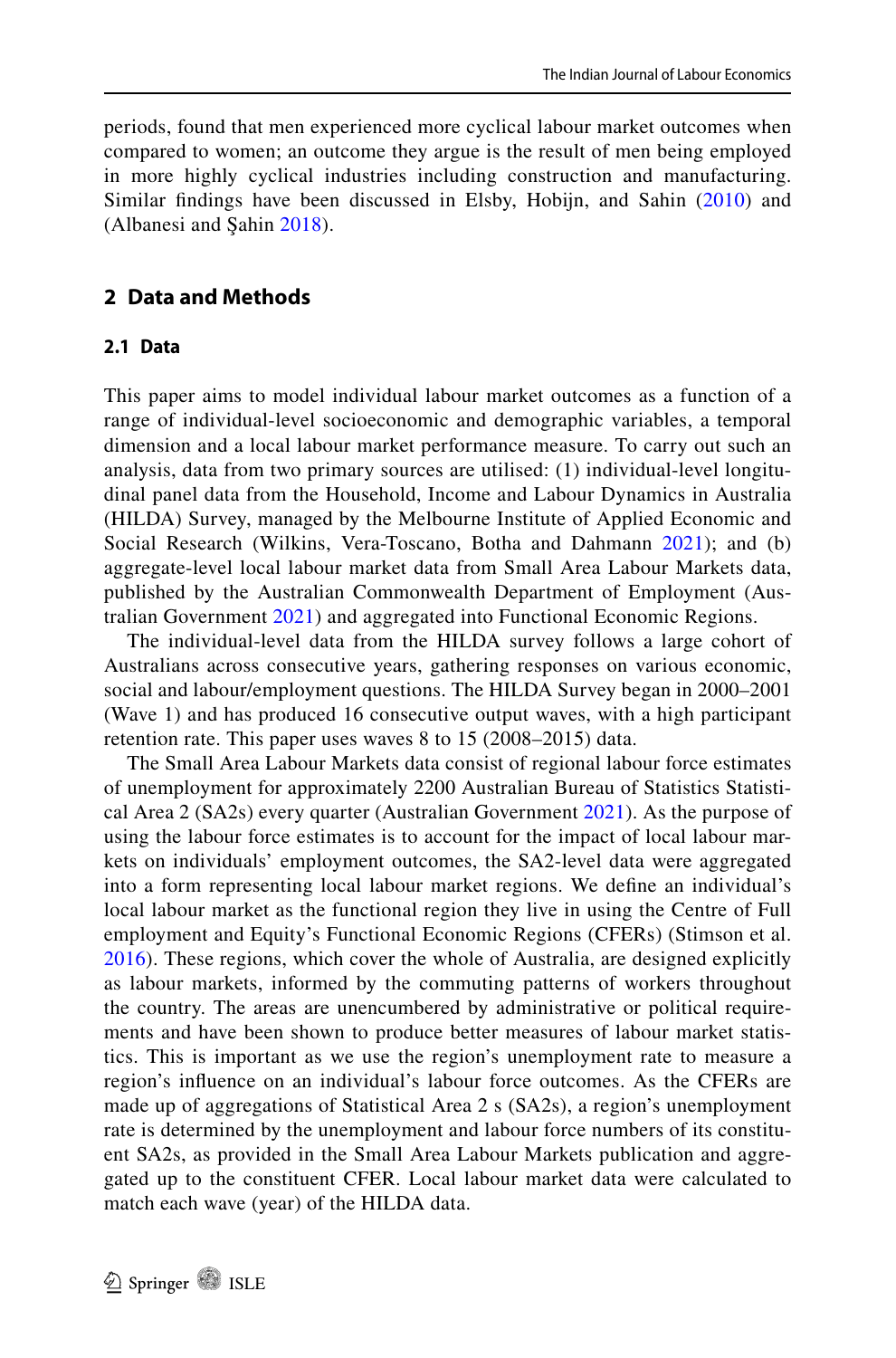An essential aspect of the dataset development was linking an individual respondent from the HILDA data to their specifc functional economic region. This was achieved using the SA2 geography code provided for each respondent in the survey with the corresponding SA2 codes associated with each aggregate functional economic area. In this way, the dataset comprised a set of individuallevel variables and an associated functional economic region indicator.

#### **2.2 Variables**

As stated, the model is set up to determine the infuence a range of individual- and aggregate-level explanatory variables have on the response variable, employment status. Employment status for a respondent is divided into one of four categories:

- *Fully employed (FE)*: Employed full-time, or employed part-time without wanting more work;
- *Underemployed (UDE)*: Employed part-time and wanting more work;
- *Unemployed (UNE)*: Not employed and actively looking for work; and
- *Marginally attached to the labour force (MALF)*: Not employed and not actively looking for work but would work if a job became available.

Given the nature of the dependent variable, the appropriate model to use is a multinomial logit model with a categorical dependent variable. The logit compares a base response variable state to the other response variable states. To account for the panel nature of the data, the multinomial logit model is altered to introduce individual-specifc random efects. This then becomes a mixed logit model, where the parameters are assumed to vary between individuals, thus taking into account the population's heterogeneity (Croissant [2012\)](#page-16-17). Separate models are run for both men and women.

The explanatory variables are listed in Table [1](#page-7-0). Most of the explanatory variables are categorical variables where, like the response variable, a baseline reference category is chosen to which all the other categories are compared.

### **3 Results**

Tables [2](#page-9-0), [3,](#page-10-0) and [4](#page-11-0) present the regressions performed for the cohorts of men and women, comparing the likelihood of being fully employed to each of the underutilised states. A person's age has a signifcant impact on their labour force status. Regardless of gender, a person aged 15 to 24 years old is more likely to have their available labour underutilised than being fully employed, compared to persons aged 25 to 54, with men having more substantial odds than women for each of the underutilisation states. Further, older workers, from 55 to 64 years and over 65 years of age, are more likely to be marginally attached to the labour force than those in the reference age group, regardless of gender, again with men having more substantial odds. However, the other signifcant impacts favour full employment to underutilisation.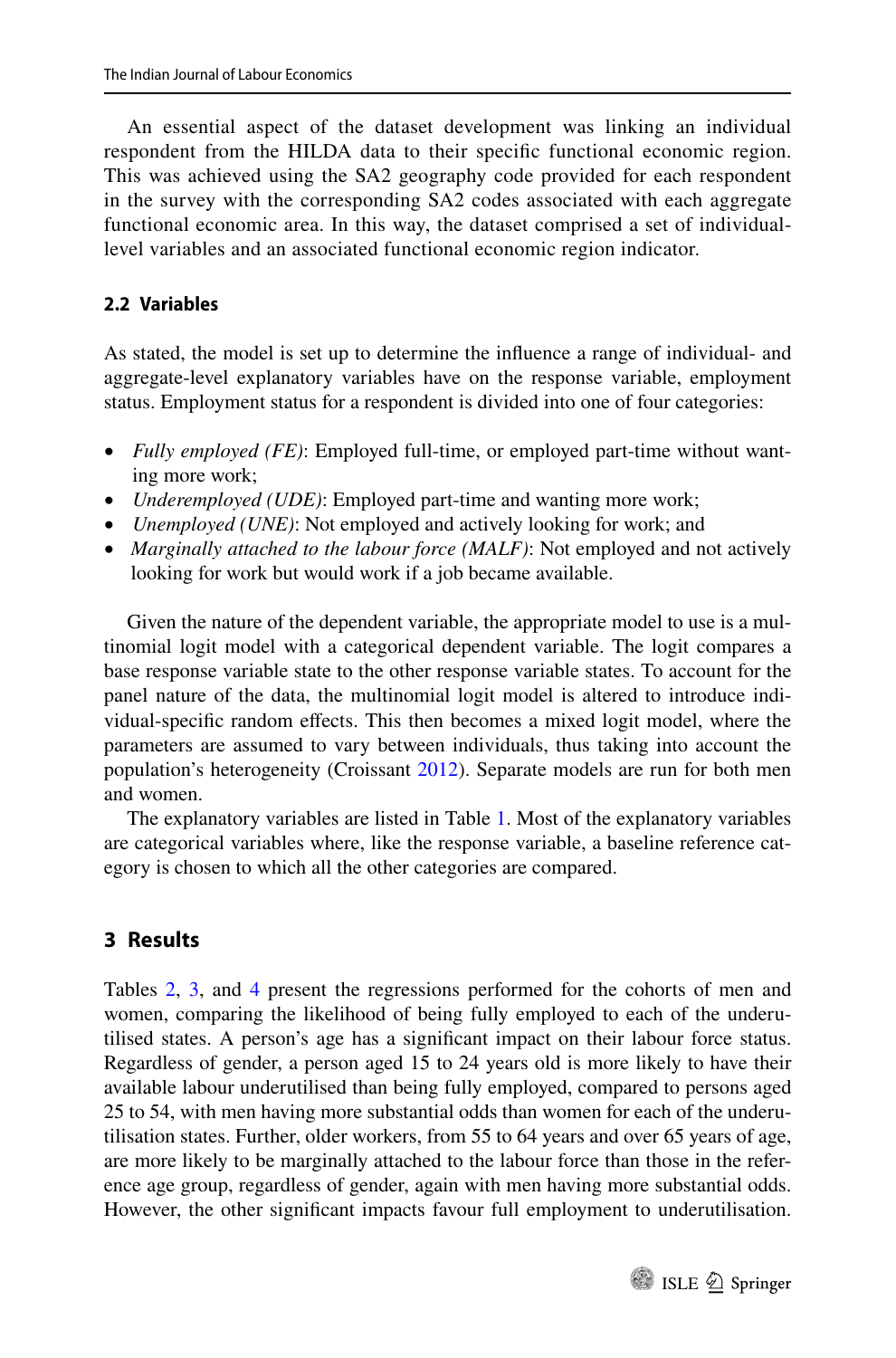<span id="page-7-0"></span>

|             | sed in Analysis<br>Table 1 Independent Variables U |                                                                                                                                                                                              |                                                                     |
|-------------|----------------------------------------------------|----------------------------------------------------------------------------------------------------------------------------------------------------------------------------------------------|---------------------------------------------------------------------|
| Springer    | Variable                                           | Description                                                                                                                                                                                  | Reference variable                                                  |
|             | Age 15 to 24                                       | 1 if person <i>i</i> is aged between 15 and 24 years at time <i>t</i> ; 0 otherwise                                                                                                          | Person aged between 25 and 54 years at time t                       |
|             | Age 55 to 64                                       | 1 if person <i>i</i> is aged between 55 and 64 years at time <i>t</i> ; 0 otherwise                                                                                                          | Person aged between 25 and 54 years at time t                       |
|             | Age 65 plus                                        | 1 if person <i>i</i> is aged 65 years or greater at time <i>t</i> ; 0 otherwise                                                                                                              | Person aged between 25 and 54 years at time t                       |
| <b>ISLE</b> | Poor health                                        | 1 if person i reports a long-term health condition at time t; 0 otherwise                                                                                                                    | No long-term health condition reported at time t                    |
|             | Born in a non-English-speaking country             | 1 if person i was born in a non-English-speaking country; 0 otherwise                                                                                                                        | Person born in English-speaking country                             |
|             | Highest education-post-secondary                   | 1 if person i's highest level of education at time t is post-secondary (inc<br>certificate and diploma); 0 otherwise                                                                         | Person has no post-school qualification at time t                   |
|             | Highest education—tertiary                         | 1 if person <i>i</i> has completed tertiary-level education at time <i>t</i> (bachelor<br>degree and above); 0 otherwise                                                                     | Person has no post-school qualification at time t                   |
|             | children<br>Person in couple household with        | 1 if person i is part of a couple relationship with dependent children at<br>time t; 0 otherwise                                                                                             | Person is single at time t                                          |
|             | Person in single-parent household                  | 1 if person <i>i</i> is a single parent at time t; 0 otherwise                                                                                                                               | Person is single at time t                                          |
|             | Person in couple household without children        | 1 if person <i>i</i> is part of a couple with dependent children at time <i>t</i> ; 0<br>otherwise                                                                                           | Person is single at time t                                          |
|             | Parent unemployment                                | 1 if both parents of person <i>i</i> were not in paid employment when person <i>i</i><br>was 14; 0 otherwise                                                                                 | At least one of person's parents were in paid<br>employment when 14 |
|             | Previous unemployment                              | 1 if person <i>i</i> did not have a job anytime in the previous 12 months at time<br>t; 0 otherwise                                                                                          | Person had a job some time in last 12 months                        |
|             | Social capital                                     | through a principal component analysis of responses to 9 questions from<br>Social capital/networks value for person <i>i</i> at time <i>t-1</i> . This was calculated<br><b>HILDA</b> survey | $N\mathbf{A}$                                                       |
|             | Regional unemployment rate                         | Log of the unemployment rate of the region (CFER) person i is resident<br>in at time t                                                                                                       | N/A                                                                 |
|             | 2009                                               | 1 if period is time 2 (2009), 0 otherwise                                                                                                                                                    | Year 1 (2008)                                                       |
|             | 2010                                               | 1 if period is time 3 (2010), 0 otherwise                                                                                                                                                    | Year 1 (2008)                                                       |
|             | 2011                                               | 1 if period is time $4$ (2011), 0 otherwise                                                                                                                                                  | Year 1 (2008)                                                       |
|             | 2012                                               | 1 if period is time 5 (2012), 0 otherwise                                                                                                                                                    | Year 1 (2008)                                                       |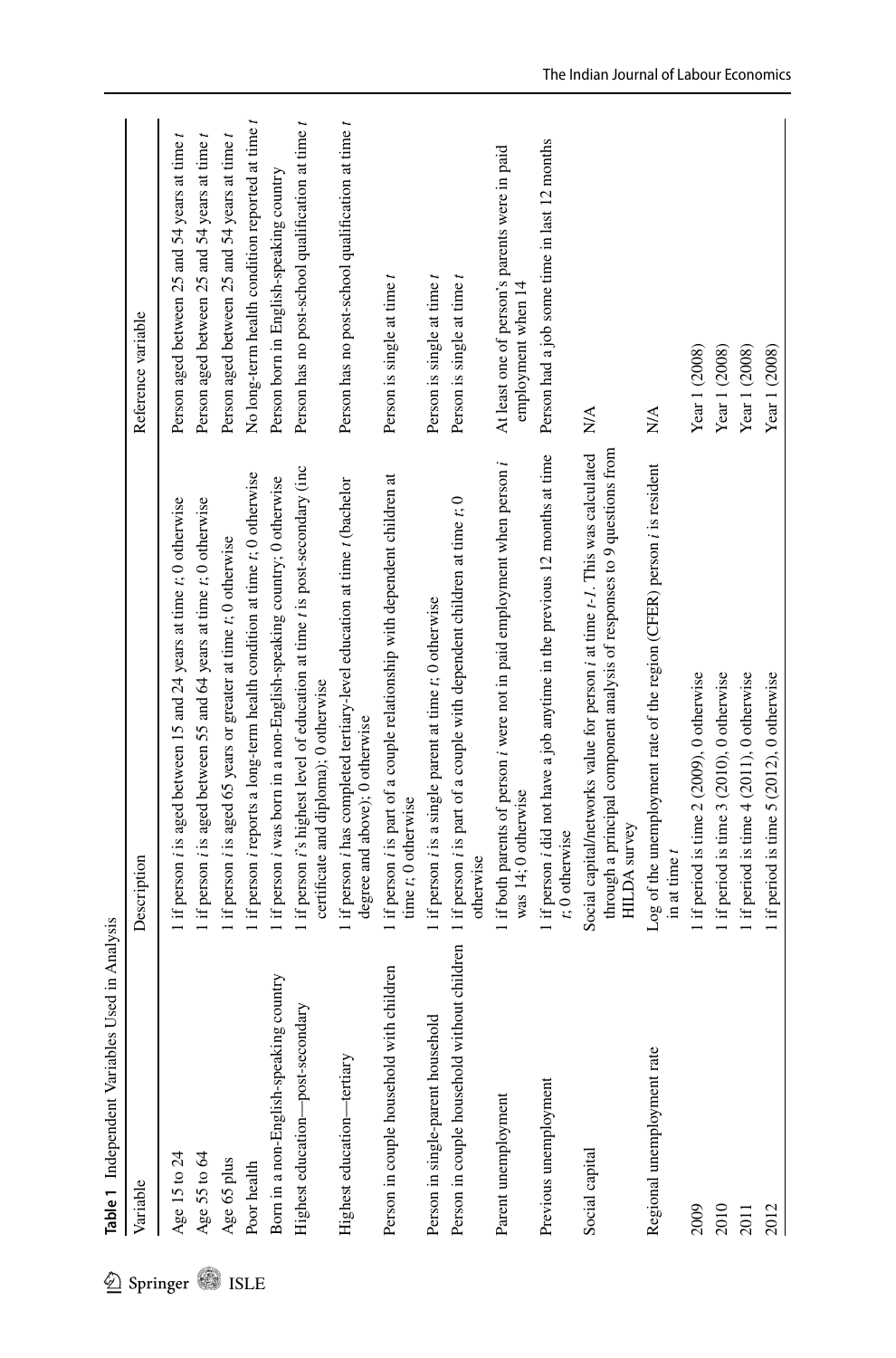| Reference variable                                         |
|------------------------------------------------------------|
|                                                            |
| Year 1 (2008)<br>if period is time 6 (2013), 0 otherwise   |
| Year $1(2008)$<br>If period is time 7 (2014), 0 otherwise  |
| Year 1 (2008)<br>1 if period is time 8 (2015), 0 otherwise |
|                                                            |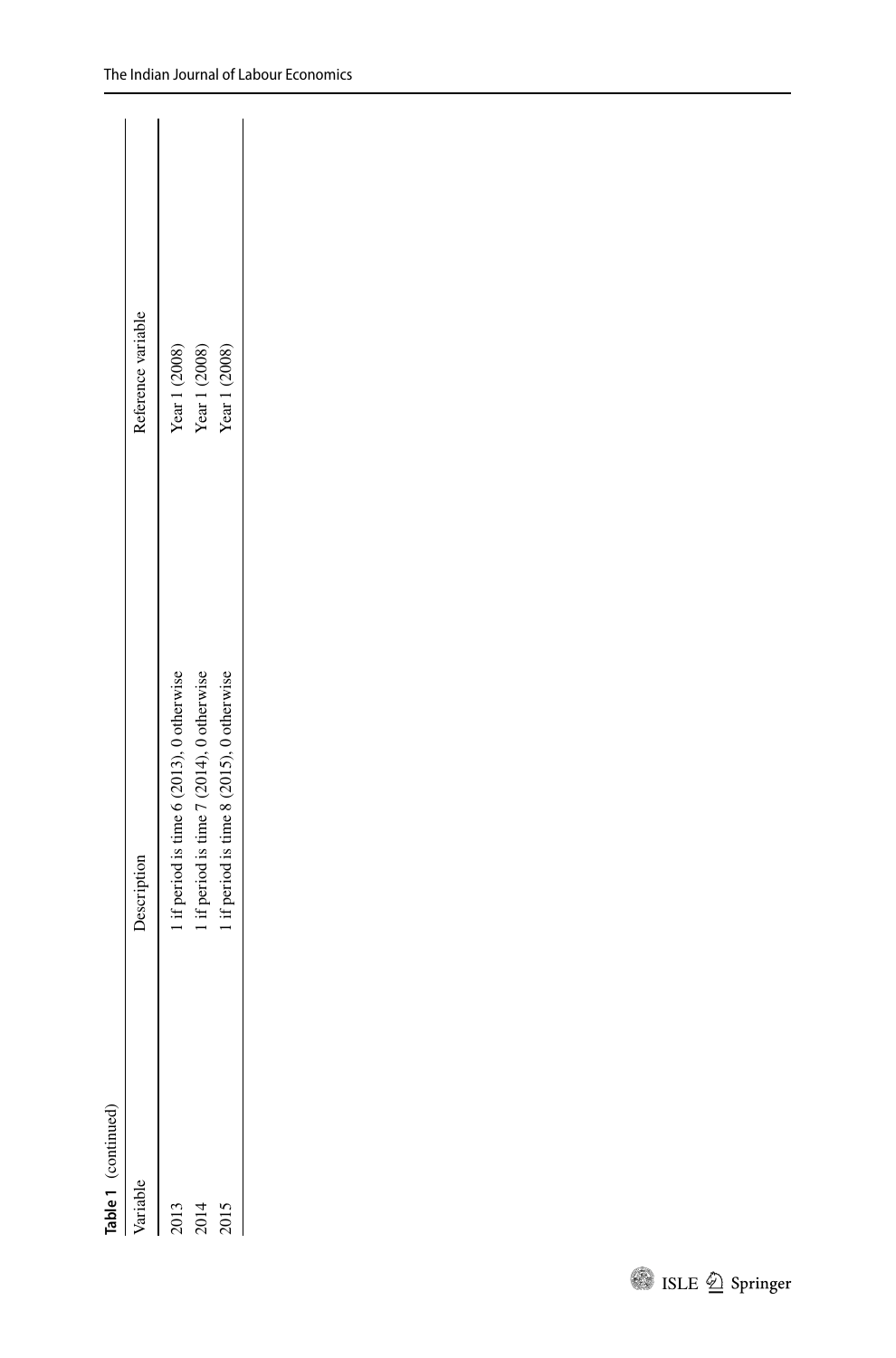|                                             | Men         | Women       |
|---------------------------------------------|-------------|-------------|
| Intercept                                   | $-4.917***$ | $-3.235***$ |
| Age 15 to 24                                | $2.043***$  | $1.073***$  |
| Age 55 to 64                                | 0.175       | $-0.181*$   |
| Age 65 plus                                 | $-0.096$    | $-0.350$    |
| Poor health                                 | $0.702***$  | $0.301***$  |
| Born in a non-English-speaking country      | $0.738***$  | $0.410***$  |
| Highest education-post-secondary            | $-0.555***$ | $-0.084$    |
| Highest education-tertiary                  | $-0.507***$ | $-0.671***$ |
| Person in couple household with children    | $-0.255**$  | $0.470***$  |
| Person in single-parent household           | $0.625***$  | $0.727***$  |
| Person in couple household without children | $-0.384***$ | $-0.208**$  |
| Parent unemployment                         | 0.334       | $0.689***$  |
| Previous unemployment                       | 2.140       | 1.594       |
| Social capital                              | $-0.050***$ | $-0.071***$ |
| Regional unemployment rate                  | $10.17***$  | 4.207*      |
| 2009                                        | $0.294*$    | 0.067       |
| 2010                                        | 0.131       | 0.077       |
| 2011                                        | $0.336**$   | $0.241**$   |
| 2012                                        | $0.248*$    | 0.065       |
| 2013                                        | $0.494***$  | 0.067       |
| 2014                                        | $0.492***$  | $0.329***$  |
| 2015                                        | $0.471***$  | 0.147       |
|                                             |             |             |

<span id="page-9-0"></span>**Table 2** Regression analysis results. Likelihood of being underemployed compared to being fully employed.

Source: HILDA Survey, DoE Small Area Labour Markets, authors' calculations

\**p*<0.05,\*\**p*<0.01,\*\*\**p*<0.001

Women between 55 and 64 years are more likely to be fully employed than underemployed or unemployed than those in the reference age group. Meanwhile, men and women over 65 years are more likely to be fully employed than unemployed.

A person with a long-term health condition is signifcantly more likely to have their available labour underutilised rather than be fully employed, regardless of gender. Command of the English language afects a woman's ability to be fully employed more than a man. A woman born in a non-English-speaking country is more likely to be underemployed, unemployed or marginally attached to the labour force than fully employed, compared to women born in English-speaking countries. However, for men, being born in a non-English-speaking country only signifcantly increases their likelihood of being underemployed rather than fully employed; it does not signifcantly afect the possibility of being unemployed or marginally attached instead of fully employed.

Education level also has a gender bias on a person's ability to be fully employed. Men with a post-school qualifcation are more likely to be fully employed than in a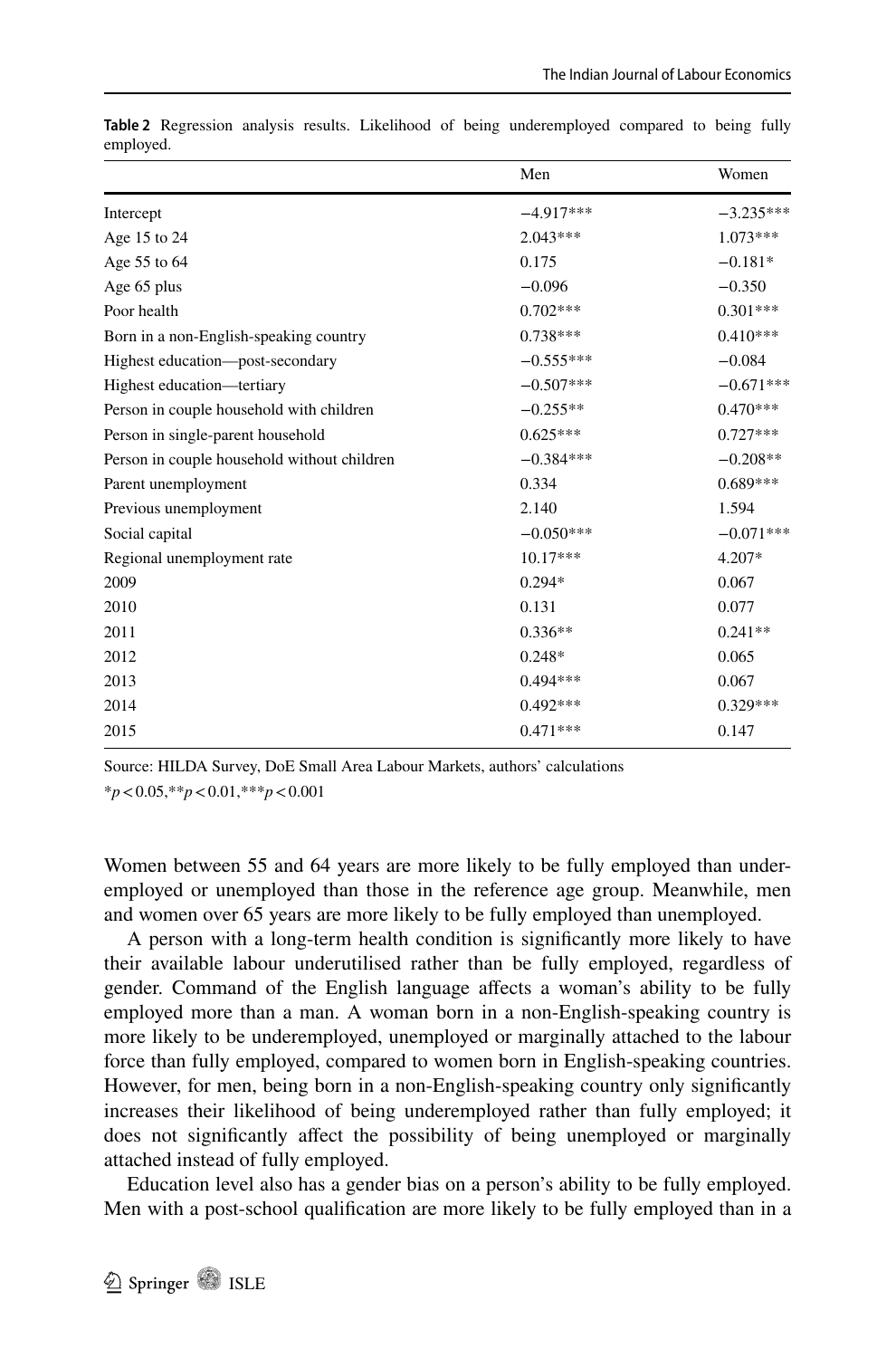|                                             | Men         | Women       |
|---------------------------------------------|-------------|-------------|
| Intercept                                   | $-5.019***$ | $-4.638***$ |
| Age 15 to 24                                | 1.458***    | $1.346***$  |
| Age 55 to 64                                | $-0.160$    | $-0.467***$ |
| Age 65 plus                                 | $-1.671***$ | $-1.457***$ |
| Poor health                                 | $0.459***$  | $0.430***$  |
| Born in a non-English-speaking country      | 0.163       | $0.348**$   |
| Highest education—post-secondary            | $-0.410***$ | 0.079       |
| Highest education—tertiary                  | $-0.297**$  | $-0.679***$ |
| Person in couple household with children    | $-0.462***$ | $-0.382***$ |
| Person in single-parent household           | 0.144       | 0.212       |
| Person in couple household without children | $-0.470***$ | $-0.282*$   |
| Parent unemployment                         | $0.853***$  | $0.746***$  |
| Previous unemployment                       | 20.076      | 19.231      |
| Social capital                              | $-0.081***$ | $-0.091***$ |
| Regional unemployment rate                  | $12.96***$  | 1.534       |
| 2009                                        | 0.105       | 0.088       |
| 2010                                        | 0.140       | $0.326*$    |
| 2011                                        | 0.156       | 0.166       |
| 2012                                        | $0.408**$   | 0.177       |
| 2013                                        | 0.252       | $0.308*$    |
| 2014                                        | 0.153       | 0.249       |
| 2015                                        | 0.220       | $0.380*$    |

<span id="page-10-0"></span>

|  |  |  |  |  |  |  | Table 3 Regression analysis results. Likelihood of being unemployed compared to being fully employed. |  |  |  |
|--|--|--|--|--|--|--|-------------------------------------------------------------------------------------------------------|--|--|--|
|--|--|--|--|--|--|--|-------------------------------------------------------------------------------------------------------|--|--|--|

Source: HILDA Survey, DoE Small Area Labour Markets, authors' calculations \**p*<0.05,\*\**p*<0.01,\*\*\**p*<0.001

state of labour underutilisation compared to men without a post-school qualifcation. However, women with a post-school qualifcation only increase their chances of being fully employed rather than marginally attached to the labour force, but it has no impact on their ability to be fully employed instead of underemployed or unemployed. On the other hand, a tertiary education signifcantly improves both cohorts' likelihood to be fully employed rather than underutilised, with this increasing a woman's odds much more than a man's across the board.

A person's gender signifcantly impacts their ability to be fully employed if they are in a couple relationship with children. It seems the traditional roles of men and women remain strong. Men in these relationships are more likely to be fully employed than underutilised, compared to single men, but women in these relationships are more likely to be underemployed or marginally attached to the labour force than fully employed, compared to single women. Interestingly, women in these relationships are more likely to be fully employed than unemployed compared to single women. This refects those traditional relationships where men are the primary income earners, and women work part-time or not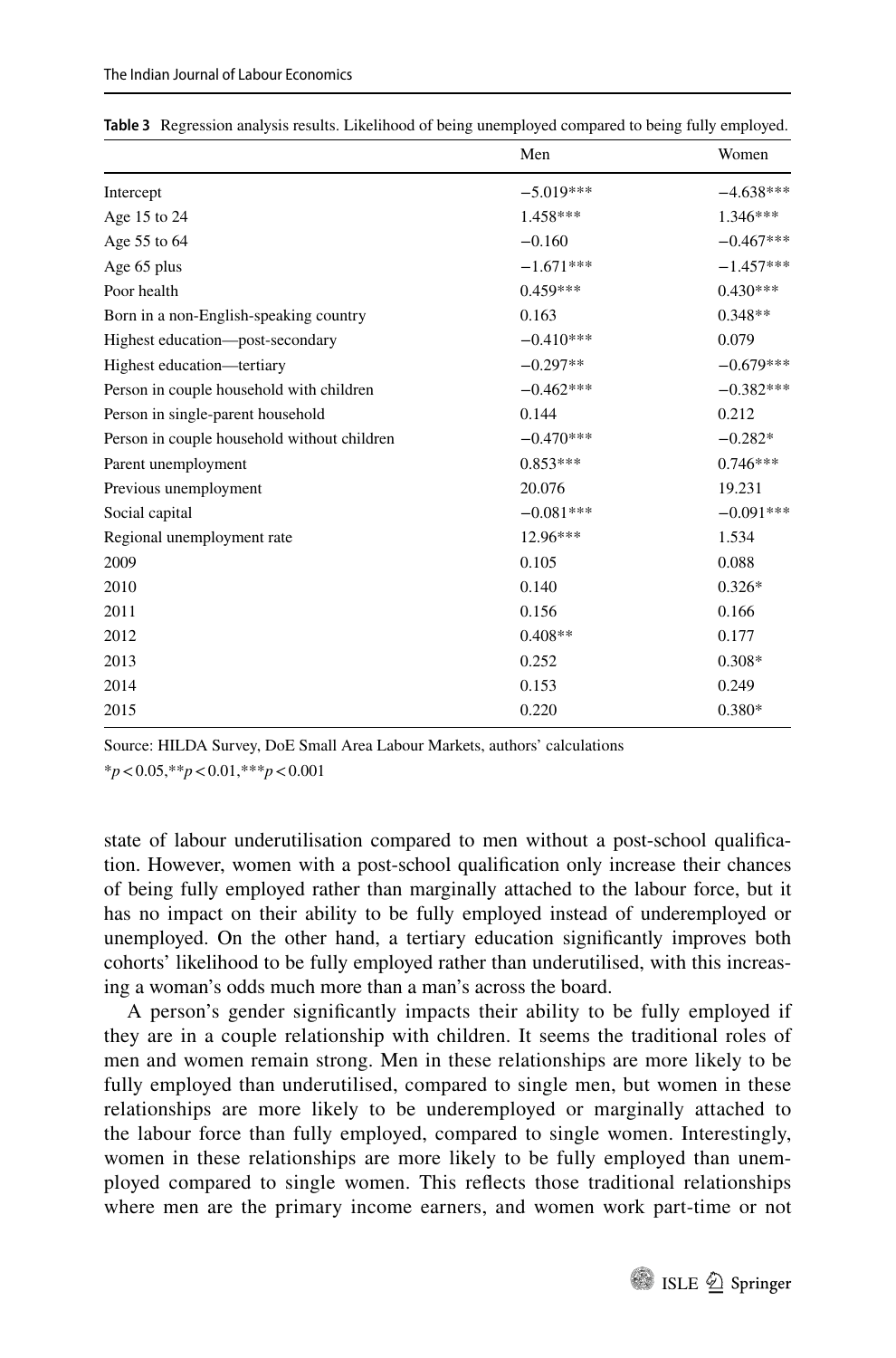|                                             | Men         | Women       |
|---------------------------------------------|-------------|-------------|
| Intercept                                   | $-5.000***$ | $-4.248***$ |
| Age 15 to 24                                | 1.594 ***   | $0.850***$  |
| Age 55 to 64                                | $0.763***$  | $0.484***$  |
| Age 65 plus                                 | 1.799***    | $1.274***$  |
| Poor health                                 | $0.980***$  | $0.716***$  |
| Born in a non-English-speaking country      | 0.014       | $0.333**$   |
| Highest education-post-secondary            | $-0.482***$ | $-0.367***$ |
| Highest education-tertiary                  | $-0.599***$ | $-0.730***$ |
| Person in couple household with children    | $-0.230*$   | $0.421***$  |
| Person in single-parent household           | $0.519**$   | $0.611***$  |
| Person in couple household without children | $-0.502***$ | $-0.218*$   |
| Parent unemployment                         | 0.350       | $0.611**$   |
| Previous unemployment                       | 21.124      | 20.353      |
| Social capital                              | $-0.069***$ | $-0.074***$ |
| Regional unemployment rate                  | 1.195       | $-1.460$    |
| 2009                                        | 0.281       | 0.063       |
| 2010                                        | $0.420*$    | 0.178       |
| 2011                                        | $0.449**$   | 0.227       |
| 2012                                        | $0.583***$  | 0.163       |
| 2013                                        | $0.732***$  | 0.200       |
| 2014                                        | $0.387*$    | 0.167       |
| 2015                                        | 0.191       | 0.005       |
|                                             |             |             |

<span id="page-11-0"></span>**Table 4** Regression analysis results. Likelihood of being marginally attached compared to being fully employed.

Source: HILDA Survey, DoE Small Area Labour Markets, authors' calculations

\**p*<0.05,\*\**p*<0.01,\*\*\**p*<0.001

at all. The fact that women in these relationships are more likely to be underemployed than fully employed refects their willingness to take part-time jobs, perhaps to fulfl their home and caring duties outside this paid employment. Similarly, the fact that women in these relationships are more likely to be marginally attached to the labour force than fully employed, yet fully employed rather than unemployed, also refects these women's situation. Women in these relationships who do not have paid employment are generally supported fnancially and have things to fll in their time, so they do not need to look for work actively yet would take on work if available.

There is no gender bias for single parents, with both men and women more likely to be underemployed or marginally attached to the labour force than fully employed, compared to single people. There is no signifcant relationship between being fully employed and unemployed for single parents. Similarly, there is no gender bias for people in couple relationships without children. In these relationships, both men and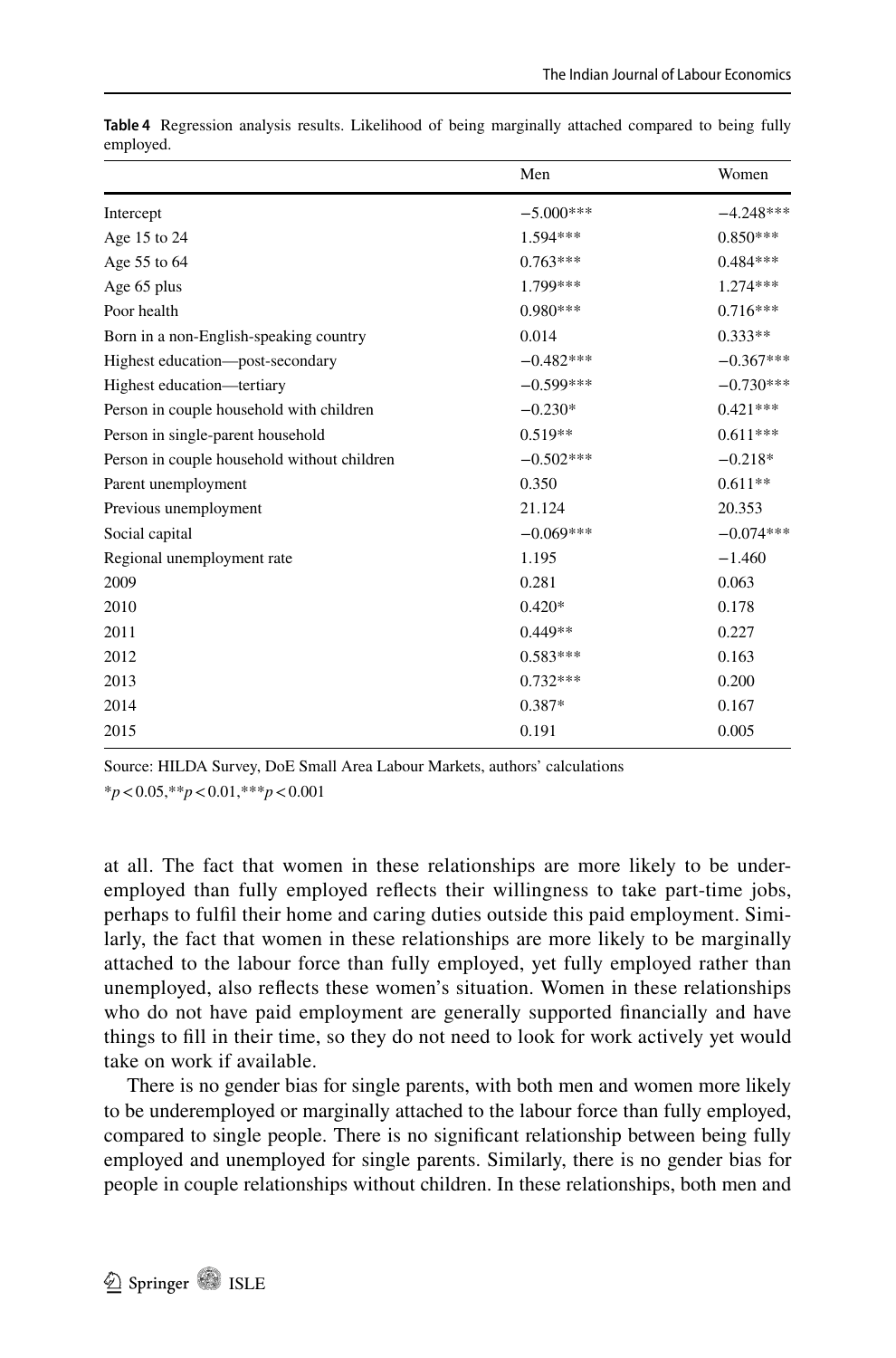women are more likely to be fully employed than underutilised, with men having a more substantial likelihood across the board.

Women are generally more infuenced by their parents' employment situation when they were children than men. Women whose parents were not in paid employment when they were 14 are more likely to have their available labour underutilised than those with at least one parent in paid work. However, there is only a signifcant relationship for men in the same situation in being unemployed rather than fully employed.

The strength of a person's social capital and networks positively infuences them being fully employed rather than underemployed, unemployed or marginally attached to the labour force. This is the case for both men and women, with women having slightly stronger odds of full employment given their social capital.

The local labour market a man lives in has a more substantial infuence on their chances of being fully employed than a woman. The higher a region's unemployment rate, the more opportunity a man has of being underemployed or unemployed, while there is a much slighter chance of women being underemployed only. A region's unemployment rate has no impact on whether a man or woman is marginally attached to the labour force rather than fully employed.

The macroeconomic efects of the Global Financial Crisis hit men harder relative to women in terms of their ability to fnd and maintain full employment. As the first effects were felt nationally in late 2008, men had lower unemployment and underemployment rates than women. Still, these advantages were eroded mainly in terms of unemployment, and the gap narrowed in terms of underemployment. The same was true of HILDA respondents, with fully employed men as a proportion of those in or wanting work (including marginally attached men) falling from 87 per cent in 2008 to 81 per cent in 2015, while for women, it fell from 78 per cent to 74 per cent. Further, the groups of men and women alternated in which cohort had a higher unemployment rate in the ensuing years. The underemployment rate among respondents rose by three percentage points for men, over the eight years, compared to two for women.

This refection of the national situation is also evident in the impact the diferent years had on the ability of men and women to be fully employed relative to underemployed. With only one exception, through the seven years following 2008, men were more likely to be underemployed than fully employed, while this was only true in two years for women. Further, men were signifcantly more likely to be marginally attached to the labour force than fully employed in all but two of the ensuing years after 2008, whereas in no years was this signifcant for women. With regard to unemployment, women showed a slight tendency to be unemployed rather than fully employed in 3 of the years after 2008, while men only showed this once.

# **4 Discussion**

This paper has sought to develop an analysis of the circumstances associated with labour underutilisation between men and women in Australia in the immediate aftermath of the Global Financial Crisis. Specifcally, the paper uses available data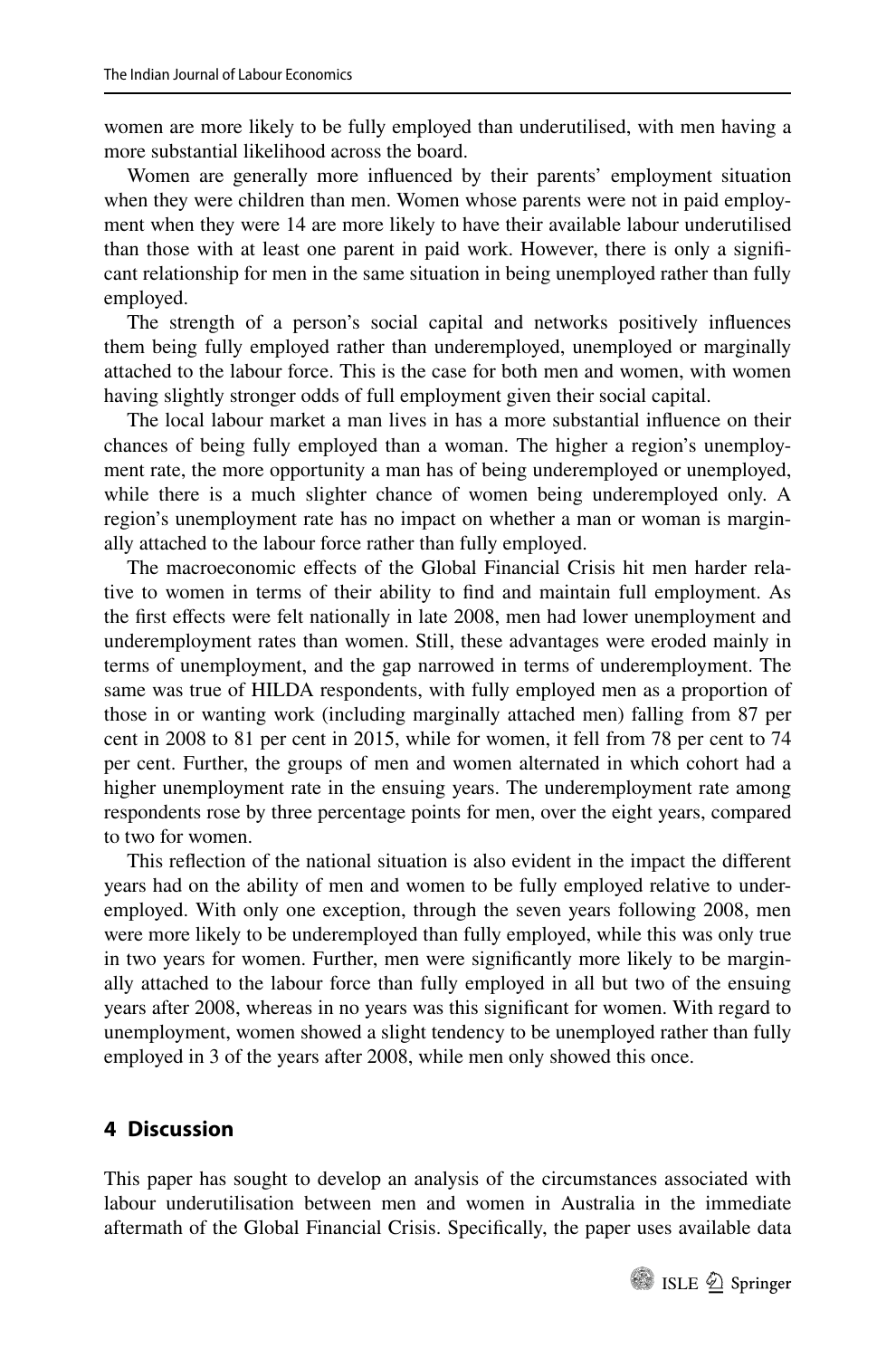from waves 8 to 15 of the Household, Income and Labour Dynamics in Australia (HILDA) survey and small area labour statistics. It undertakes an analysis of the differences between men and women in the likelihood of being underutilised in one of three forms of labour underutilisation (underemployment, unemployment and marginal labour force attachment) relative to being adequately employed.

Considering the analysis undertaken in this paper, it is important to recognise that the identifed outcomes and patterns have several potential limitations. Firstly, it is recognised that the paper does not seek to identify causal relationships. Instead, the analysis has identifed associations between a range of independent variables net of other factors in the model and the dependent variable of interest, namely labour underutilisation. Moreover, while the independent variables covered a wide range of possible factors that might be hypothesised to impact underutilisation, in some cases, the indicators only provided broad proxies. Additionally, it may also be the case that several possible associations have not been accounted for due to the inability to identify appropriate data.

These caveats aside, the research presented here provides insights into the issues surrounding labour underutilisation for men and women. Given the established literature dealing with labour underutilisation, it is not surprising that several individual characteristics such as formal higher education and health status are implicated in the employment outcomes for both men and women. That is, for both men and women, factors such as personal capabilities measured by higher levels of education or the absence of severe health issues are associated with a person's ability to successfully engage in the labour market—not be underutilised—albeit with difering levels of infuence. Other factors measuring the broader social context within which a person fnds themselves are also infuential across men and women. One such example is the employment history of parents. Regardless of gender, individuals who grew up in job-poor families were more likely to be unemployed, refecting the potential impacts of intergenerational transfers of disadvantage discussed by authors such as Berlofa et al. [\(2016](#page-15-7)) and identifed in the earlier Australian research by Baum and Mitchell [\(2010a\)](#page-15-2). The impact of social capital was also equally important across men and women in the sample. Using a proxy measurement of an individual's level of social capital, the analysis found that regardless of gender, higher levels of social capital were associated with a lower likelihood of underutilisation.

Over and above the factors that have similar impacts across men and women, several noteworthy diferences were also identifed in the analysis. Several studies have recognised the importance of regional labour market performance on employment outcomes for individuals. There is clear evidence presented here that men are more likely to be impacted by weakness in the local labour market than women, regardless of other factors. Men were more likely to be underemployed or unemployed as the level of unemployment in the local region increased. One explanation for this outcome may be that during the economic downturn following the Global Financial Crisis, men were more likely to fnd themselves unemployed or underemployed due to the types of jobs impacted by the downturn (Borland [2009](#page-15-8)). As these jobs are likely to have a particular spatial pattern, the impact of the regional labour market performance indicator may be accounting for these patterns.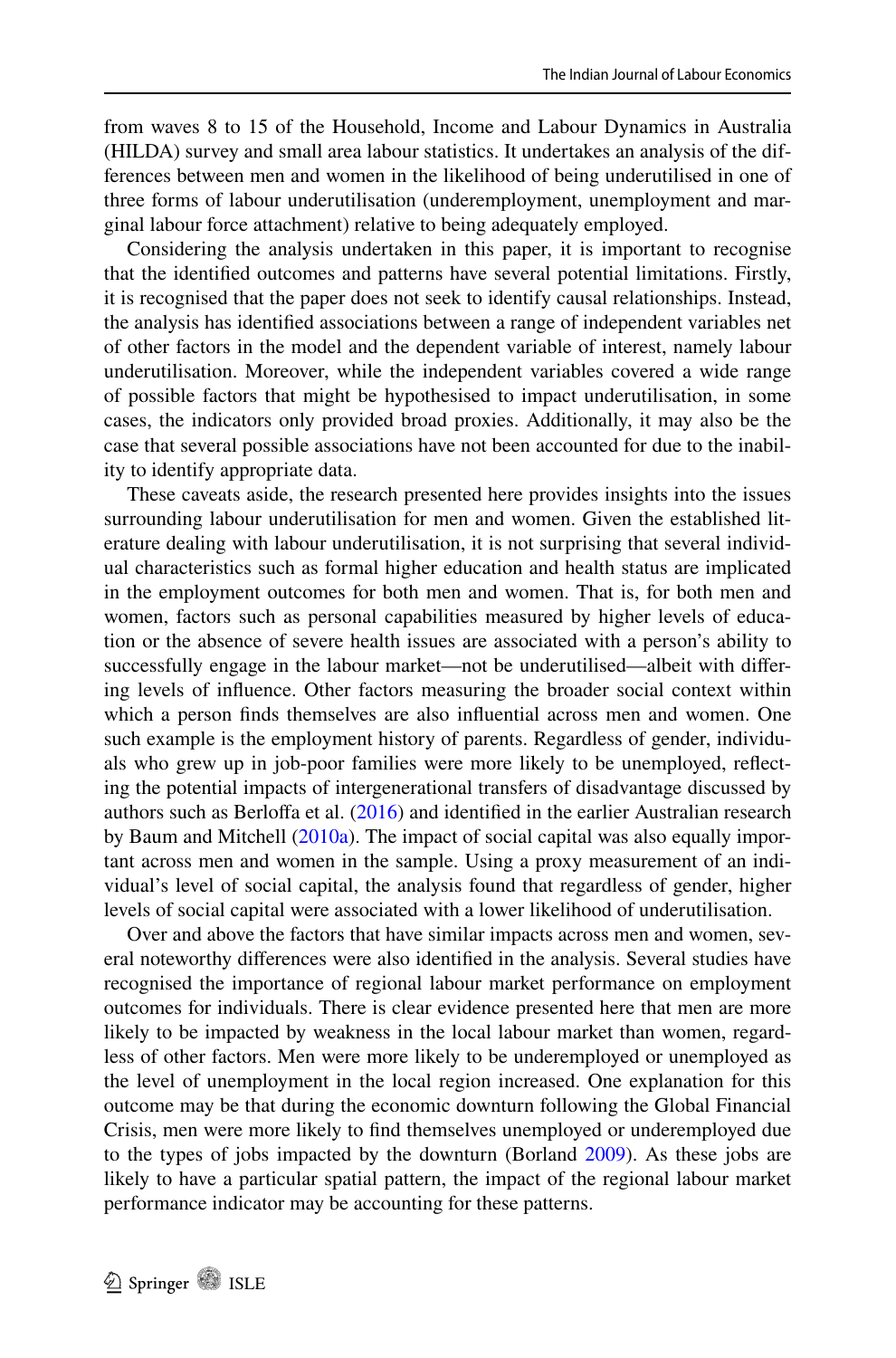Throughout much of the literature, it is often considered that gendered employment outcomes are in part a refection of life cycle choices and constraints, particularly in the context of child care and through broader gender ideologies (Besamusca et al. [2015](#page-15-9); Crompton and Harris [1998](#page-16-18); Steiber and Haas [2012](#page-16-19)). In line with the previous Australian research by Baum and Mitchell [\(2010a](#page-15-2)), the analysis undertaken in this paper found that family responsibilities may be infuencing women's engagement in diferent labour market outcomes with the presence of children within a couple-only household is associated with a higher likelihood that women fnd themselves either be underemployed or being marginally attached to the labour force. The opposite is found concerning couple-only households, where both men and women are signifcantly less likely to be in a state of underutilisation. The presence of children in a single-parent household raises the likelihood that both men and women would be underemployed or marginally attached to the labour force, suggesting that the need to provide childcare is impacting labour market outcomes. The fnding that the need to provide child care is impacting employment outcomes is at odds with several other existing studies that report no such association (Cam [2014](#page-15-3); Rodríguez Hernández [2021](#page-16-9)) and, especially concerning the impact of women in couple households, maybe a function of how policy in diferent countries enable or hinder women's engagement in the labour market (Signorelli et al. [2012\)](#page-16-20).

The fnal noteworthy fnding from the analysis relates to the last research question posed for this paper—the impact of the broader macroeconomy over time. Again, men were more likely to be negatively impacted by more general macroeconomic conditions (measured by year) than women, especially in terms of being underemployed or marginal to the labour market. It also appeared that men were more likely to be negatively impacted across more and more extended periods. For the years 2009 and 2011–2015, men were more likely to be underemployed than fully employed than the beginning of the GFC (2008) and were more likely to be marginally attached to the labour market during the years 2010–2014. One possible explanation for these patterns is that overall economic conditions following the GFC were less in favour of men than women. Hence, men were more likely to face underemployment as hours were cut or where they reduced their participation in the labour market (become marginal to the labour force) (Plumb, Baker and Spence [2010](#page-16-21)). In addition, these patterns were also likely to be explained by the uneven impacts of government fscal policy, which, when wound back following an initial increase at the start of the GFC, had difering efects on employment outcomes.

If one of the reasons for analysing the drivers of individual labour underutilisation is to contribute to debates around policy, the fndings of this paper provide a valuable addition to the labour market evidence base. The impact of individual-level characteristics on underutilisation is evidence of the need to progress the employment capacity of an individual through place neutral approaches including skills training. This has been a focus of a substantial amount of Australian labour market policy in the past. However, as pointed out elsewhere (Baum et al. [2008](#page-15-0)), a focus on these people-based or place-based neutral policies can only be seen as a necessary but not sufficient condition towards improving labour market outcomes. An emphasis on the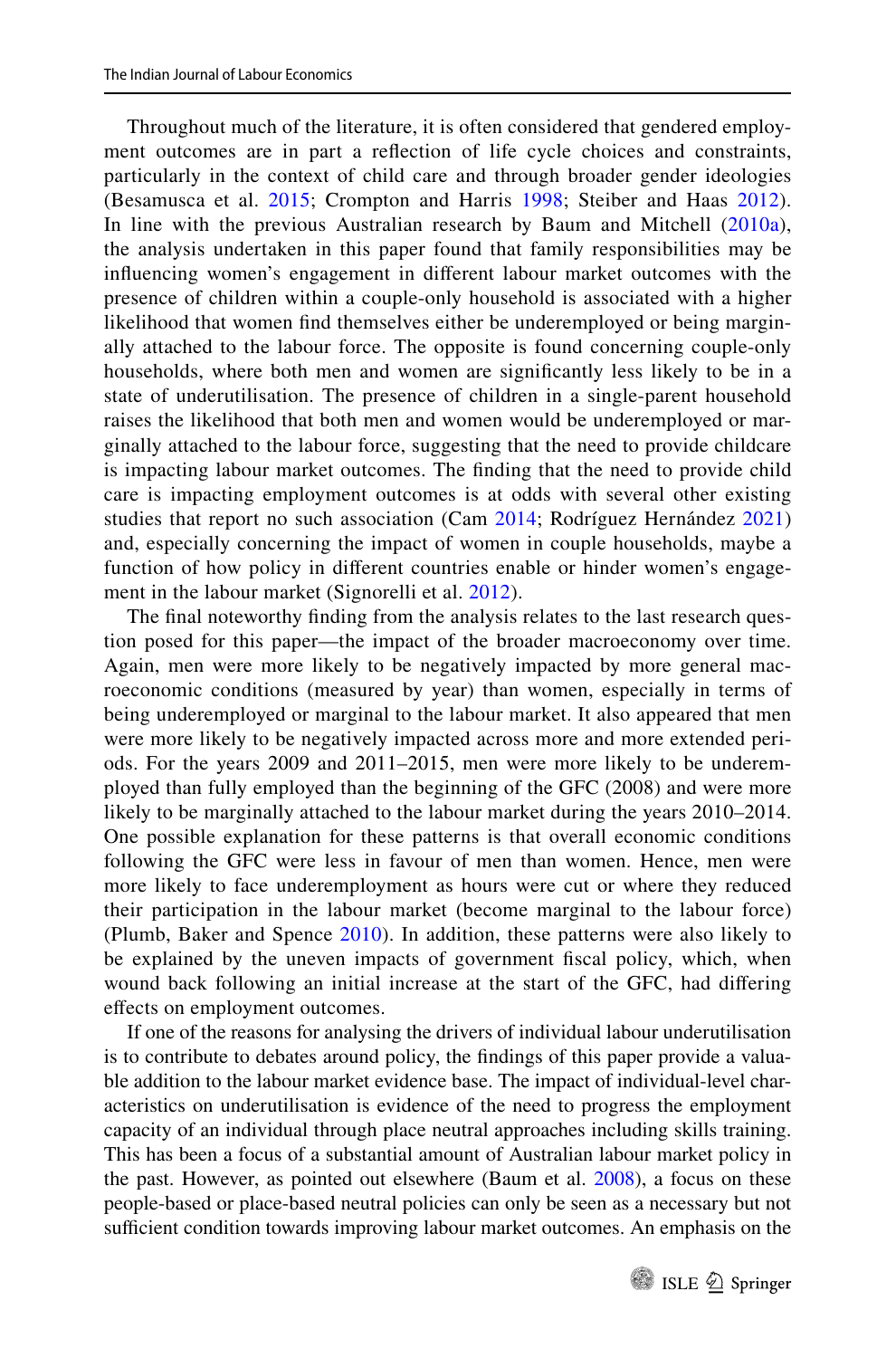strength and performance of local labour markets through place-based policies will provide demand-side approaches that complement policies targeting factors such as skill improvement. The fnal take-home message from this research relates to the responsibility of governments to act as an enabler for the inclusion of individuals into all aspects of society, including the paid labour market (Signorelli et al. [2012\)](#page-16-20). While there is signifcant policy discussion about individuals taking more responsibility for their own employment, as has been illustrated here and elsewhere (Baum et al. [2008](#page-15-0)), governments must actively pursue policy approaches and programs that ensure positive labour market outcomes for all.

**Funding** Open Access funding enabled and organized by CAUL and its Member Institutions. This work received funding through the Australian Research Council, Discovery Grant Program, Employment dynamics, social determinants and regional disparities DP160100532.

**Confict of interest** On behalf of all my coauthor, I declare that we do not have any confict of interest with any person or any institution.

**Open Access** This article is licensed under a Creative Commons Attribution 4.0 International License, which permits use, sharing, adaptation, distribution and reproduction in any medium or format, as long as you give appropriate credit to the original author(s) and the source, provide a link to the Creative Commons licence, and indicate if changes were made. The images or other third party material in this article are included in the article's Creative Commons licence, unless indicated otherwise in a credit line to the material. If material is not included in the article's Creative Commons licence and your intended use is not permitted by statutory regulation or exceeds the permitted use, you will need to obtain permission directly from the copyright holder. To view a copy of this licence, visit [http://creativecommons.org/licen](http://creativecommons.org/licenses/by/4.0/) [ses/by/4.0/](http://creativecommons.org/licenses/by/4.0/).

### **References**

- <span id="page-15-4"></span>Acosta-Ballesteros, J., M.D.P. Osorno-del Rosal, and O.M. Rodríguez-Rodríguez. 2021. Measuring the efect of gender segregation on the gender gap in time-related underemployment. *Journal for Labour Market Research* 55 (1): 1–16.
- <span id="page-15-5"></span>Albanesi, S., and A. Şahin. 2018. The gender unemployment gap. *Review of Economic Dynamics* 30: 47–67.
- <span id="page-15-6"></span>Australian Government. (2021). Labour Market Information Portal. Retrieved from [https://lmip.gov.](https://lmip.gov.au/) [au/](https://lmip.gov.au/)
- <span id="page-15-0"></span>Baum, S., A. Bill, and W. Mitchell. 2008. Labour underutilisation in metropolitan labour markets in Australia: Individual characteristics, personal circumstances and local labour markets. *Urban Studies* 45 (5–6): 1193–1216.
- <span id="page-15-2"></span>Baum, S., and W.F. Mitchell. 2010a. Labour underutilisation and gender: Unemployment versus hiddenunemployment. *Population Research and Policy Review* 29 (2): 233–248.
- <span id="page-15-1"></span>Baum, S., and W.F. Mitchell. 2010b. People, space and place: A multidimensional analysis of unemployment in metropolitan labour markets. *Geographical Research* 48 (1): 13–23.
- <span id="page-15-7"></span>Berlofa, G., Filandri, M., Matteazzi, E., Nazio, T., Negri, N., O'Reilly, J., Villa, P. and C. Zuccotti 2015. Work-poor and work-rich families: Infuence on youth labour market outcomes.
- <span id="page-15-9"></span>Besamusca, J., K. Tijdens, M. Keune, and S. Steinmetz. 2015. Working women worldwide. Age efects in female labor force participation in 117 countries. *World Development* 74: 123–141.
- <span id="page-15-8"></span>Borland, J. 2009. What happens to the Australian labour market in recessions? *Australian Economic Review* 42 (2): 232–242.
- <span id="page-15-3"></span>Cam, S. 2014. The underemployed: Evidence from the UK labour force survey for a conditionally gendered top-down model? *Journal of Social Science Studies* 1 (2): 47–65.

**2** Springer **1** ISLE